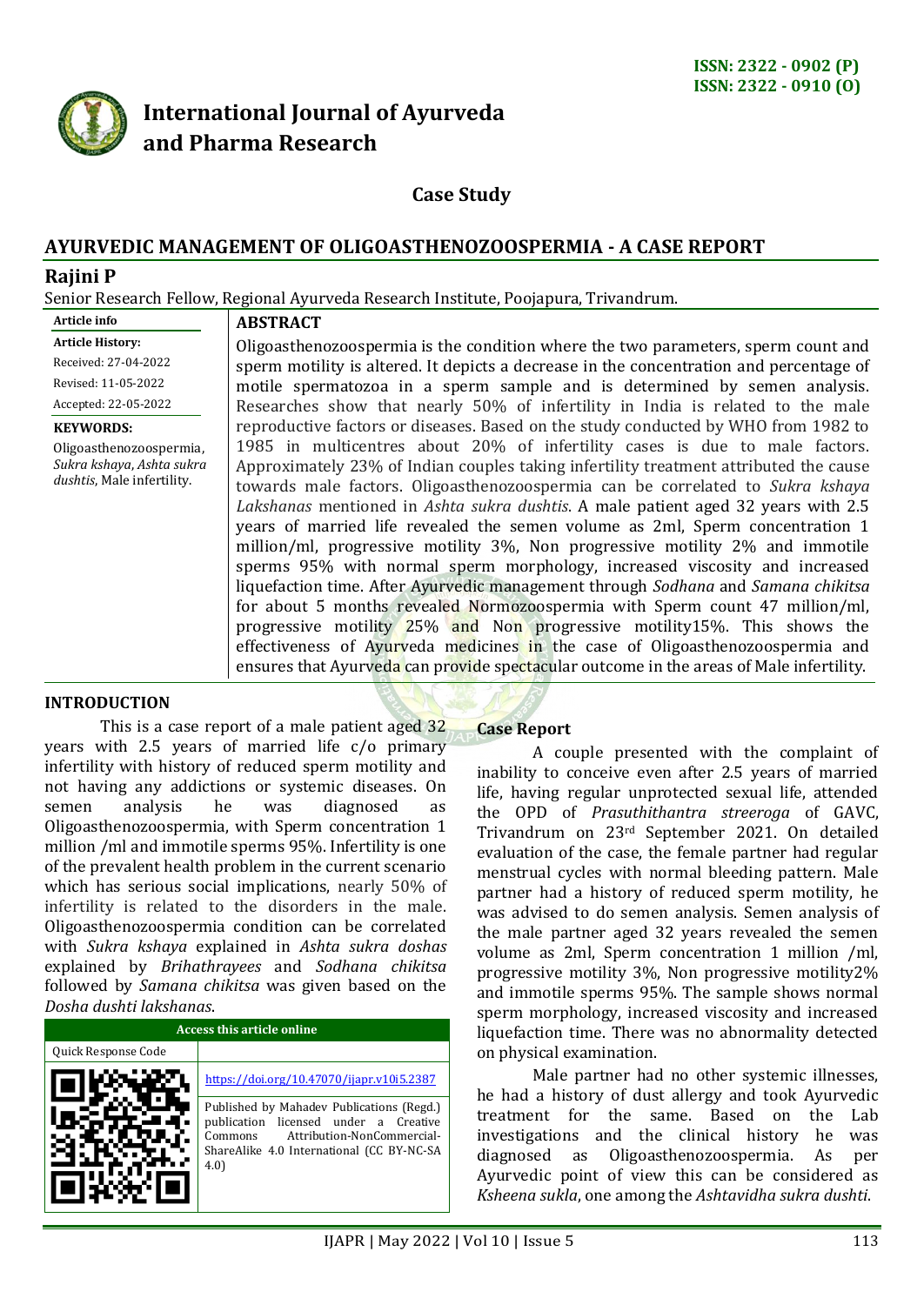#### **Personal history**

|      | i. Age                                                                                                                                                                                                                                                                                                                                    | : 32 years           |
|------|-------------------------------------------------------------------------------------------------------------------------------------------------------------------------------------------------------------------------------------------------------------------------------------------------------------------------------------------|----------------------|
|      | ii. Occupation                                                                                                                                                                                                                                                                                                                            | : Research Scientist |
| iii. | Diet                                                                                                                                                                                                                                                                                                                                      | : Mixed              |
|      | iv. Bowel                                                                                                                                                                                                                                                                                                                                 | : Normal             |
|      | v. Bladder                                                                                                                                                                                                                                                                                                                                | : Normal             |
|      | vi. Sleep                                                                                                                                                                                                                                                                                                                                 | : Regular            |
|      | vii. Psychological status : Normal                                                                                                                                                                                                                                                                                                        |                      |
|      | viii. Appetite                                                                                                                                                                                                                                                                                                                            | : Adequate           |
|      | ix. Height                                                                                                                                                                                                                                                                                                                                | : 168 cm             |
|      | x. Weight                                                                                                                                                                                                                                                                                                                                 | :66kg                |
|      | xi. Built                                                                                                                                                                                                                                                                                                                                 | : Moderate           |
|      | xii. Body heat                                                                                                                                                                                                                                                                                                                            | : increased          |
|      | $\mathbf{A}$ , $\mathbf{A}$ , $\mathbf{A}$ , $\mathbf{A}$ , $\mathbf{A}$ , $\mathbf{A}$ , $\mathbf{A}$ , $\mathbf{A}$ , $\mathbf{A}$ , $\mathbf{A}$ , $\mathbf{A}$ , $\mathbf{A}$ , $\mathbf{A}$ , $\mathbf{A}$ , $\mathbf{A}$ , $\mathbf{A}$ , $\mathbf{A}$ , $\mathbf{A}$ , $\mathbf{A}$ , $\mathbf{A}$ , $\mathbf{A}$ , $\mathbf{A}$ , | $N+1$                |

xiii. Addictions : Nil

The first phase of treatment was done as follows:

| <b>Date</b>                | <b>Medicines</b>                                                                       | <b>Dose</b>                                                                              | <b>Duration</b> |
|----------------------------|----------------------------------------------------------------------------------------|------------------------------------------------------------------------------------------|-----------------|
| 10/10/21                   | 1. Ashtachurnam                                                                        | 1 tsp bd with hot water                                                                  | 3 days          |
| 13/10/21                   | 2. Avipathi churnam for Virecanam                                                      | 25 g with warm water                                                                     | Once in 3 weeks |
| 14/10/21<br>to<br>15/01/22 | 3. Chirivilwadi kashayam<br>4. Chandanasavam +<br>Saribadyasavam<br>5. Capsule Addyzoa | 15 ml Kashayam with 45 ml luke<br>warm water bd B/F<br>$15ml + 15 ml bd A/F$<br>2 bd A/F | 3 months        |

Patient was advised to avoid hot water bath, tight undergarments, long bike rides, hot and spicy foods. He was asked to include vegetables and salads, wheat, fruits, nuts, dry fruits, milk, ghee in the diet, cold water sitz bath for 15 minutes every day and get adequate sleep as well.

Semen Analysis was repeated on February 5, 2022. Sperm concentration was 25 million/ml, progressive motility 20%, Non progressive motility10% and immotile sperms 70%. The sample shows normal sperm morphology, increased viscosity and increased liquefaction time. Impression was Asthenozoospermia, the patient felt less body heat and zestful compared to before treatment.

The second phase of treatment was as follows:

| Date                      | <b>Medcines</b>          | <b>Dose</b>                                         | <b>Duration</b> |
|---------------------------|--------------------------|-----------------------------------------------------|-----------------|
| $10/02/22$ to<br>10/04/22 | 1. Chirivilwadi kashayam | 15 ml Kashayam with 45 ml<br>luke warm water bd B/F |                 |
|                           | 2. Capsule Addyzoa       | 2 bd A/F                                            | 2 months        |
|                           | Phalasarpis<br>3.        | 10ml bd 1 hour before food                          |                 |
|                           | Profert M                | 1 bd $A/F$                                          |                 |

Semen analysis done on April 12, 2022, revealed Normozoospermia. Sperm count was 47 million/ml, progressive motility 25%, Non progressive motility15% and immotile sperms 60%. The couple was advised to try for conception**.**

## **Semen Analysis Reports**

|                                | <b>October 7, 2021</b> | February 5,2022 | <b>April 12,2022</b> |
|--------------------------------|------------------------|-----------------|----------------------|
| <b>Volume</b>                  | $2 \mathrm{ml}$        | 4ml             | 3 ml                 |
| <b>PH</b>                      | 8                      | 8               | 8                    |
| <b>Sperm Concentration</b>     | 1 million/ml           | 25 millions/ml  | 47 millions/ml       |
| <b>Progressive Motility</b>    | 3%                     | 20%             | 25%                  |
| <b>Nonprogressive Motility</b> | 2%                     | 10%             | 15%                  |
| Immotile                       | 95%                    | 70%             | 60%                  |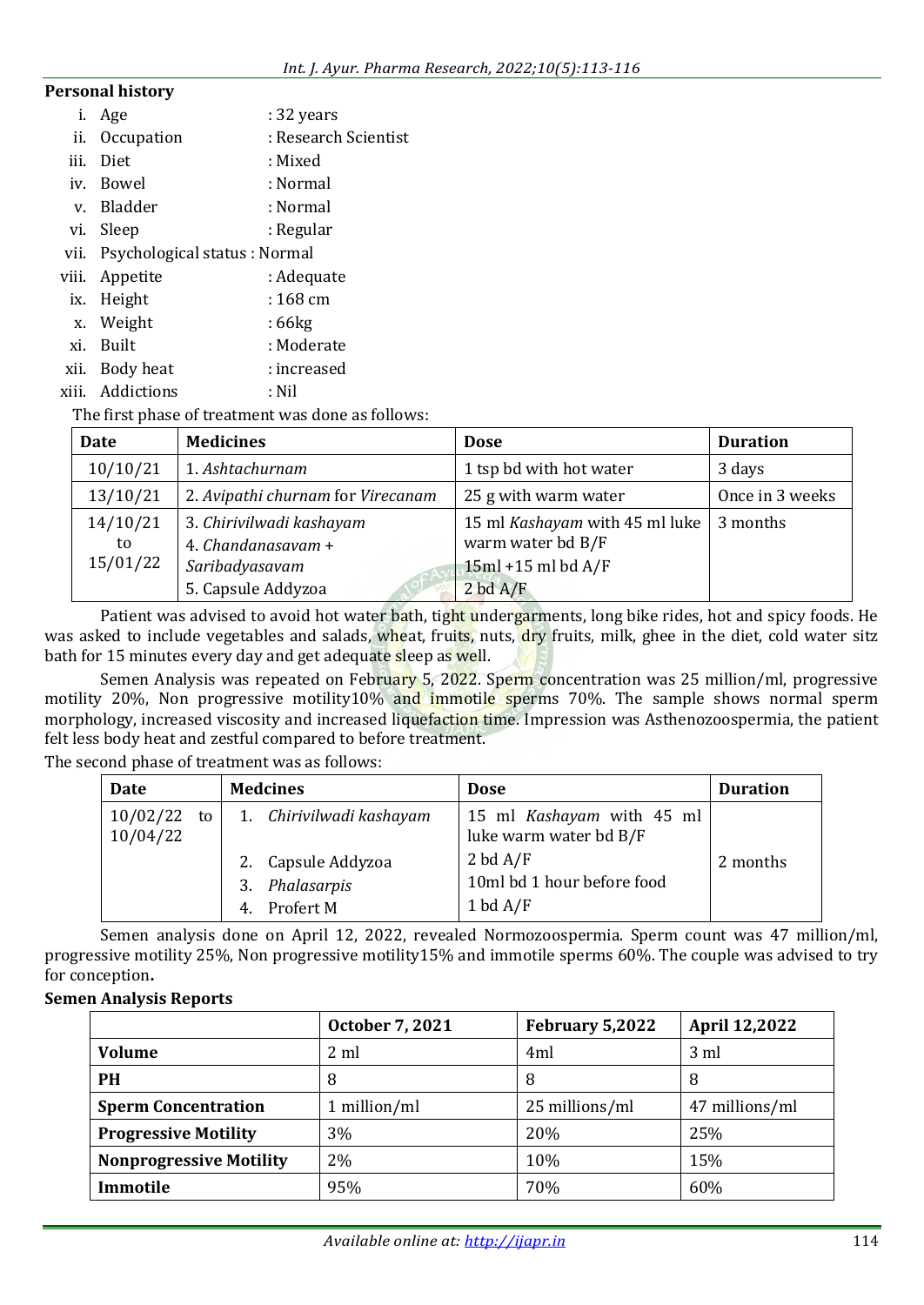| Rajini P. Ayurvedic Management of Oligoasthenozoospermia |  |
|----------------------------------------------------------|--|
|                                                          |  |

| <b>Morphology</b>   | 80%                    | 62%               | 69%             |
|---------------------|------------------------|-------------------|-----------------|
| <b>Normal</b>       |                        |                   |                 |
| <b>Head defects</b> | 10%                    | 20%               | 17%             |
| <b>Tail defects</b> | 10%                    | 18%               | 14%             |
| Pus cells           | $1 - 3$                | $2 - 3$           | $0 - 2$         |
| <b>RBC</b>          | $0 - 1$                | $0 - 1$           | Detected/hpf    |
| <b>Impression</b>   | Oligoasthenozoospermia | Asthenozoospermia | Normozoospermia |

## **DISCUSSION**

Oligoasthenozoospermia is the combination of Asthenozoospermia (reduced sperm motility) and Oliogozoospermia (low spermatozoon count). This can be correlated with *Sukrakshaya* mentioned in *Ashtasukra dushti* of Ayurveda classics.

The treatment was started with *Sodhana* and aimed in *Vatanulomana*, *Pittahara* and *Vajeekarana*. In our classics "*ksheene suklakari kriya*" was the *Chikitsa* mentioned for *Ksheena sukla dushti*. Initially *Ashtachurnam* was given for 3 days as *Deepana pachana* and *Agnivardhana*. *Virecanam* with *Avipathi churnam* was given on next day, as *Shodhana* (purificatory therapy) is the foremost and essential procedure in our *Sastra* before *Shamana Chikitsa*. *Avipathi* was selected mainly due to its *Pittahara* property [1] . *Virecana* (purgation therapy) is *Pitta hara*, it bestows with *Indriya bala* (strength to sense organs), *Agni deepthi* (keenness of digestive fire) and *Chiracha pakam vayasa* (slow ageing)[2] .

*Chirivilwadi kashayam* was selected due to its *Vatanulomanatva* and *Agni vivardhanatva* property. This inturn will helps in the *Dhatvagni vivardhana* and proper formation of *Dhatus* which helps in the production of *Sukra dhatu*[3] .

*Chandanasavam* and *Saribadyasavam* both have *Pittahara* property and almost all drugs are having *Snigdha seeta mrdhu gunas, Seeta veerya* and *Madhura vipaka*. *Chandanasava* is indicated in *Sukla meha*, *Balapushtikara*, *Hrdhya* and *Param agnisandeepanam*[4] . *Saribadyasavam* is indicated in *Vatarakta, Upadamsa* and *Vimsathi* prameha[5]. *Carakacarya* described *Vajeekarana yogas* and *Rakta pittahara yogas* are beneficial in *Sukradushti chikitsa*[6] .

Tablet Addyzoa is a herbomineral antioxidant, with spermatogenic action having free radical scavenging action which reduces the possibilities of damage to the spermatozoa. These capsules promote spermatogenesis and improve the sperm motility and acts as a stress reliever. A comparative study conducted has the findings which reflects the composition of Addyzoa capsules contain an array of indigenous herbs like *Aswagandha, Silajathu* and *Purnachandrodaya rasa* which increases FSH and LH secretion and increases spermatogenesis and may help in the regeneration of seminiferous tubules. Addyzoa contains *Aswagandha* and *Kapikachu* which improves

the motility and penetration by restoring the proper prooxidant : antioxidant balance<sup>[7]</sup>.

*Phalasarpis* is a *Ghritha yoga* indicated in *Sukla dosha, pumsavana* and is *Ayushyam*, *Pushtikam* and *Dhanyam*[8]. This is indicated in male and female infertility. The individual drug in the *Yogam* has antioxidant property, with predominant *Madhura rasa* followed by *Katu, Tiktha, Kashaya* and *Amla rasa*. The *Yogam* has *Kaphavatahara* property and *Ushna veerya* which helps in improving the motility and viability of sperms. *Ghritha* as such is very much beneficial in increasing sperm count and quality, *Ghritha ksheera* is particularly indicated as *Pathya* in *Sukla doshas*.

Profert M capsule has antioxidant and immunomodulatory properties which improves blood flow to the sex organs and increases the sperm quality and motility. *Ashwagandha*, *Musali*, *Kapikachu*, *Sudha silajathu* present in this have aphrodisiac, rejuvenating and antiageing properties.

Males are found to be solely responsible for 20- 30% of infertility cases but contribute to 50% of overall cases. Infertility is a condition characterized by the failure to achieve a clinical pregnancy even after 12 months of regular and unprotected sexual intercourse. Its prevalence among reproductive-aged couples is evaluated worldwide as between 8 and 12%. Semen decline that has been observed over the years, endocrine disrupting chemicals and consanguinity are other factors that may be involved<sup>[9]</sup>. The causes of male subfertility differs, but it includes factors related to congenital, acquired, or idiopathic that can diminish the spermatogenesis. Many health conditions can affect male fertility, which underscores the need for a thorough evaluation of patients to identify treatable or reversible lifestyle factors or medical conditions<sup>[10]</sup>. **CONCLUSION**

Oligoasthenozoospermia is the condition which is the primary cause of male infertility where there is deceased sperm count and diminished sperm motility. In brief about half of all the infertility cases can be attributed to the male factors. Oligoasthenozoospermia, correlated as *Sukrakshaya* condition in our classics can be treated in Ayurveda based on the *Dosha dushti lakshanas*. *Sodhana* (purificatory therapy) followed by *Samana chikitsa* along with modification in